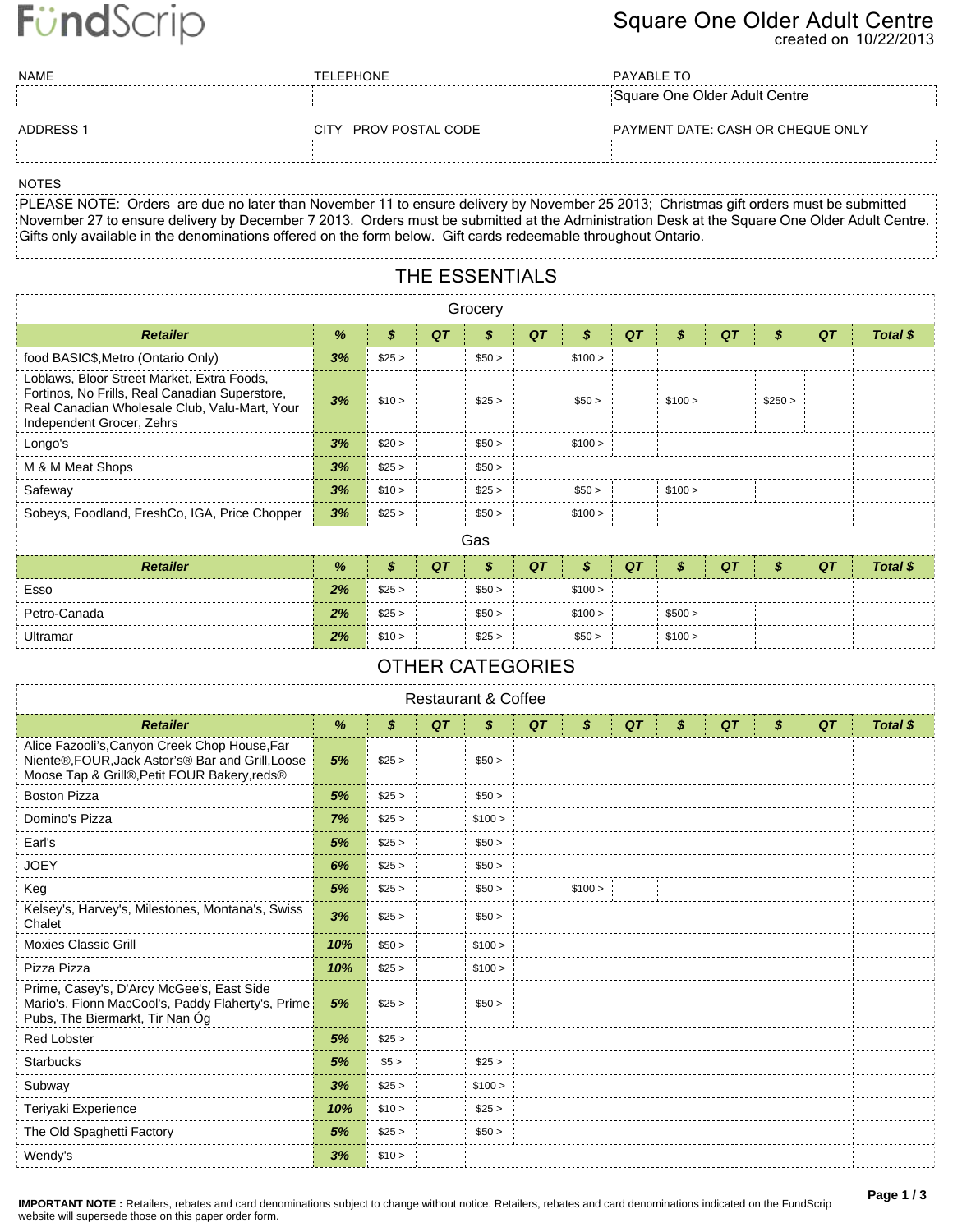## **Square One Older Adult Centre**

**created on 10/22/2013**

| \$<br>$\%$<br>QT<br>\$<br>QT<br>QT<br>Total \$<br><b>Retailer</b><br>\$<br>QT<br>QT<br>\$<br>\$<br>6%<br>Aerie<br>\$50 ><br>\$100 ><br>10%<br>Aldo<br>\$25 ><br>American Eagle<br>6%<br>\$50 ><br>\$100 ><br>Gap, Baby Gap, Banana Republic, Old Navy<br>5%<br>\$25 ><br>\$50 ><br>La Senza, La Senza Express<br>7%<br>\$25 ><br>La Vie en Rose, la Vie en Rose aqua<br>8%<br>\$25 ><br>\$50 ><br>7%<br>Mark's Work Wearhouse<br>\$25 ><br>\$50 ><br>\$100 ><br>Payless Shoe Source<br>8%<br>\$25 ><br>10%<br>\$25 ><br>Roots, Roots Home, Roots Kids<br>Sunglass Hut<br>5%<br>\$25 ><br>Suzy Shier<br>6%<br>\$100 ><br>\$50 > |  |  |  |  |  |  |  |  |  |  |  |  |
|--------------------------------------------------------------------------------------------------------------------------------------------------------------------------------------------------------------------------------------------------------------------------------------------------------------------------------------------------------------------------------------------------------------------------------------------------------------------------------------------------------------------------------------------------------------------------------------------------------------------------------|--|--|--|--|--|--|--|--|--|--|--|--|
|                                                                                                                                                                                                                                                                                                                                                                                                                                                                                                                                                                                                                                |  |  |  |  |  |  |  |  |  |  |  |  |
|                                                                                                                                                                                                                                                                                                                                                                                                                                                                                                                                                                                                                                |  |  |  |  |  |  |  |  |  |  |  |  |
|                                                                                                                                                                                                                                                                                                                                                                                                                                                                                                                                                                                                                                |  |  |  |  |  |  |  |  |  |  |  |  |
|                                                                                                                                                                                                                                                                                                                                                                                                                                                                                                                                                                                                                                |  |  |  |  |  |  |  |  |  |  |  |  |
|                                                                                                                                                                                                                                                                                                                                                                                                                                                                                                                                                                                                                                |  |  |  |  |  |  |  |  |  |  |  |  |
|                                                                                                                                                                                                                                                                                                                                                                                                                                                                                                                                                                                                                                |  |  |  |  |  |  |  |  |  |  |  |  |
|                                                                                                                                                                                                                                                                                                                                                                                                                                                                                                                                                                                                                                |  |  |  |  |  |  |  |  |  |  |  |  |
|                                                                                                                                                                                                                                                                                                                                                                                                                                                                                                                                                                                                                                |  |  |  |  |  |  |  |  |  |  |  |  |
|                                                                                                                                                                                                                                                                                                                                                                                                                                                                                                                                                                                                                                |  |  |  |  |  |  |  |  |  |  |  |  |
|                                                                                                                                                                                                                                                                                                                                                                                                                                                                                                                                                                                                                                |  |  |  |  |  |  |  |  |  |  |  |  |
|                                                                                                                                                                                                                                                                                                                                                                                                                                                                                                                                                                                                                                |  |  |  |  |  |  |  |  |  |  |  |  |
|                                                                                                                                                                                                                                                                                                                                                                                                                                                                                                                                                                                                                                |  |  |  |  |  |  |  |  |  |  |  |  |
| Warehouse One<br>6%<br>\$25 ><br>\$50 >                                                                                                                                                                                                                                                                                                                                                                                                                                                                                                                                                                                        |  |  |  |  |  |  |  |  |  |  |  |  |
| <b>Business &amp; Office</b>                                                                                                                                                                                                                                                                                                                                                                                                                                                                                                                                                                                                   |  |  |  |  |  |  |  |  |  |  |  |  |
| \$<br>\$<br>\$<br>\$<br>QT<br><b>Retailer</b><br>QT<br>QT<br>QT<br>\$<br>%<br>QT<br>Total \$                                                                                                                                                                                                                                                                                                                                                                                                                                                                                                                                   |  |  |  |  |  |  |  |  |  |  |  |  |
| <b>Staples/Business Depot</b><br>3%<br>\$25 ><br>\$50 ><br>\$500 ><br>\$100 >                                                                                                                                                                                                                                                                                                                                                                                                                                                                                                                                                  |  |  |  |  |  |  |  |  |  |  |  |  |
| Children & Toys                                                                                                                                                                                                                                                                                                                                                                                                                                                                                                                                                                                                                |  |  |  |  |  |  |  |  |  |  |  |  |
| %<br>\$<br>QT<br>QT<br><b>Retailer</b><br>\$<br>QT<br>\$<br>QT<br>\$<br>QT<br>\$<br>Total \$                                                                                                                                                                                                                                                                                                                                                                                                                                                                                                                                   |  |  |  |  |  |  |  |  |  |  |  |  |
| Build-A-Bear Workshop<br>7%<br>\$25 >                                                                                                                                                                                                                                                                                                                                                                                                                                                                                                                                                                                          |  |  |  |  |  |  |  |  |  |  |  |  |
| Gymboree<br>6%<br>\$25 >                                                                                                                                                                                                                                                                                                                                                                                                                                                                                                                                                                                                       |  |  |  |  |  |  |  |  |  |  |  |  |
| Scholar's Choice<br>5%<br>\$50 ><br>\$25 >                                                                                                                                                                                                                                                                                                                                                                                                                                                                                                                                                                                     |  |  |  |  |  |  |  |  |  |  |  |  |
| The Children's Place<br>8%<br>\$25 ><br>\$50 >                                                                                                                                                                                                                                                                                                                                                                                                                                                                                                                                                                                 |  |  |  |  |  |  |  |  |  |  |  |  |
| 2%<br>Toys R Us, BabiesRus<br>\$25 >                                                                                                                                                                                                                                                                                                                                                                                                                                                                                                                                                                                           |  |  |  |  |  |  |  |  |  |  |  |  |
| <b>Department Stores</b>                                                                                                                                                                                                                                                                                                                                                                                                                                                                                                                                                                                                       |  |  |  |  |  |  |  |  |  |  |  |  |
| \$<br>QT<br>\$<br>QT<br>QT<br><b>Retailer</b><br>$\%$<br>\$<br>QT<br>QT<br>\$<br>Total \$<br>\$                                                                                                                                                                                                                                                                                                                                                                                                                                                                                                                                |  |  |  |  |  |  |  |  |  |  |  |  |
| <b>Giant Tiger</b><br>3%<br>\$25 ><br>\$100 >                                                                                                                                                                                                                                                                                                                                                                                                                                                                                                                                                                                  |  |  |  |  |  |  |  |  |  |  |  |  |
| Sears, Sears Home, Sears Travel<br>3%<br>\$10 ><br>\$25 ><br>\$50 ><br>\$100 ><br>\$500 >                                                                                                                                                                                                                                                                                                                                                                                                                                                                                                                                      |  |  |  |  |  |  |  |  |  |  |  |  |
| The Bay, Home Outfitters, Zellers<br>3%<br>\$10 ><br>\$25 ><br>\$50 ><br>\$100 >                                                                                                                                                                                                                                                                                                                                                                                                                                                                                                                                               |  |  |  |  |  |  |  |  |  |  |  |  |
| Winners, Home Sense, Marshalls<br>6%<br>\$10 ><br>\$25 ><br>\$50 >                                                                                                                                                                                                                                                                                                                                                                                                                                                                                                                                                             |  |  |  |  |  |  |  |  |  |  |  |  |
| Electronics                                                                                                                                                                                                                                                                                                                                                                                                                                                                                                                                                                                                                    |  |  |  |  |  |  |  |  |  |  |  |  |
| \$<br>\$<br><b>Retailer</b><br>$\%$<br>QT<br>QT<br>\$<br>QT<br>QT<br>\$<br>QT<br>\$<br>Total \$                                                                                                                                                                                                                                                                                                                                                                                                                                                                                                                                |  |  |  |  |  |  |  |  |  |  |  |  |
| 1%<br>\$25 ><br>\$100 ><br>Best Buy                                                                                                                                                                                                                                                                                                                                                                                                                                                                                                                                                                                            |  |  |  |  |  |  |  |  |  |  |  |  |
| Future Shop<br>1%<br>\$25 ><br>\$100 >                                                                                                                                                                                                                                                                                                                                                                                                                                                                                                                                                                                         |  |  |  |  |  |  |  |  |  |  |  |  |
| 2%<br>The Source<br>\$50 ><br>\$100 >                                                                                                                                                                                                                                                                                                                                                                                                                                                                                                                                                                                          |  |  |  |  |  |  |  |  |  |  |  |  |
| Entertainment                                                                                                                                                                                                                                                                                                                                                                                                                                                                                                                                                                                                                  |  |  |  |  |  |  |  |  |  |  |  |  |
| \$<br><b>Retailer</b><br>$\%$<br>QT<br>\$<br>QT<br>\$<br>QT<br>QT<br>\$<br>QT<br>\$<br>Total \$                                                                                                                                                                                                                                                                                                                                                                                                                                                                                                                                |  |  |  |  |  |  |  |  |  |  |  |  |
| Chapters, Coles Books, Indigo<br>5%<br>\$25 ><br>\$5 ><br>\$10 >                                                                                                                                                                                                                                                                                                                                                                                                                                                                                                                                                               |  |  |  |  |  |  |  |  |  |  |  |  |
| Cineplex Odeon, Coliseum, Colossus, Galaxy,<br>4%<br>\$10 ><br>\$25 ><br>\$100 ><br>Scotiabank, SilverCity                                                                                                                                                                                                                                                                                                                                                                                                                                                                                                                     |  |  |  |  |  |  |  |  |  |  |  |  |
| Rogers Video, The Shopping Channel, Toronto<br>$5%$<br>\$10 ><br>\$100 ><br><b>Blue Jays</b>                                                                                                                                                                                                                                                                                                                                                                                                                                                                                                                                   |  |  |  |  |  |  |  |  |  |  |  |  |
| Health & Beauty                                                                                                                                                                                                                                                                                                                                                                                                                                                                                                                                                                                                                |  |  |  |  |  |  |  |  |  |  |  |  |
| $\%$<br>\$<br>QT<br><b>Retailer</b><br>\$<br>QT<br>QT<br>Total \$<br>S<br>QT<br>QT<br>S                                                                                                                                                                                                                                                                                                                                                                                                                                                                                                                                        |  |  |  |  |  |  |  |  |  |  |  |  |
| Bath and Body Works Canada<br>5%<br>\$25 ><br>\$50 >                                                                                                                                                                                                                                                                                                                                                                                                                                                                                                                                                                           |  |  |  |  |  |  |  |  |  |  |  |  |
| <b>Body Shop</b><br>5%<br>\$25 >                                                                                                                                                                                                                                                                                                                                                                                                                                                                                                                                                                                               |  |  |  |  |  |  |  |  |  |  |  |  |

**IMPORTANT NOTE :** Retailers, rebates and card denominations subject to change without notice. Retailers, rebates and card denominations indicated on the FundScrip website will supersede those on this paper order form.